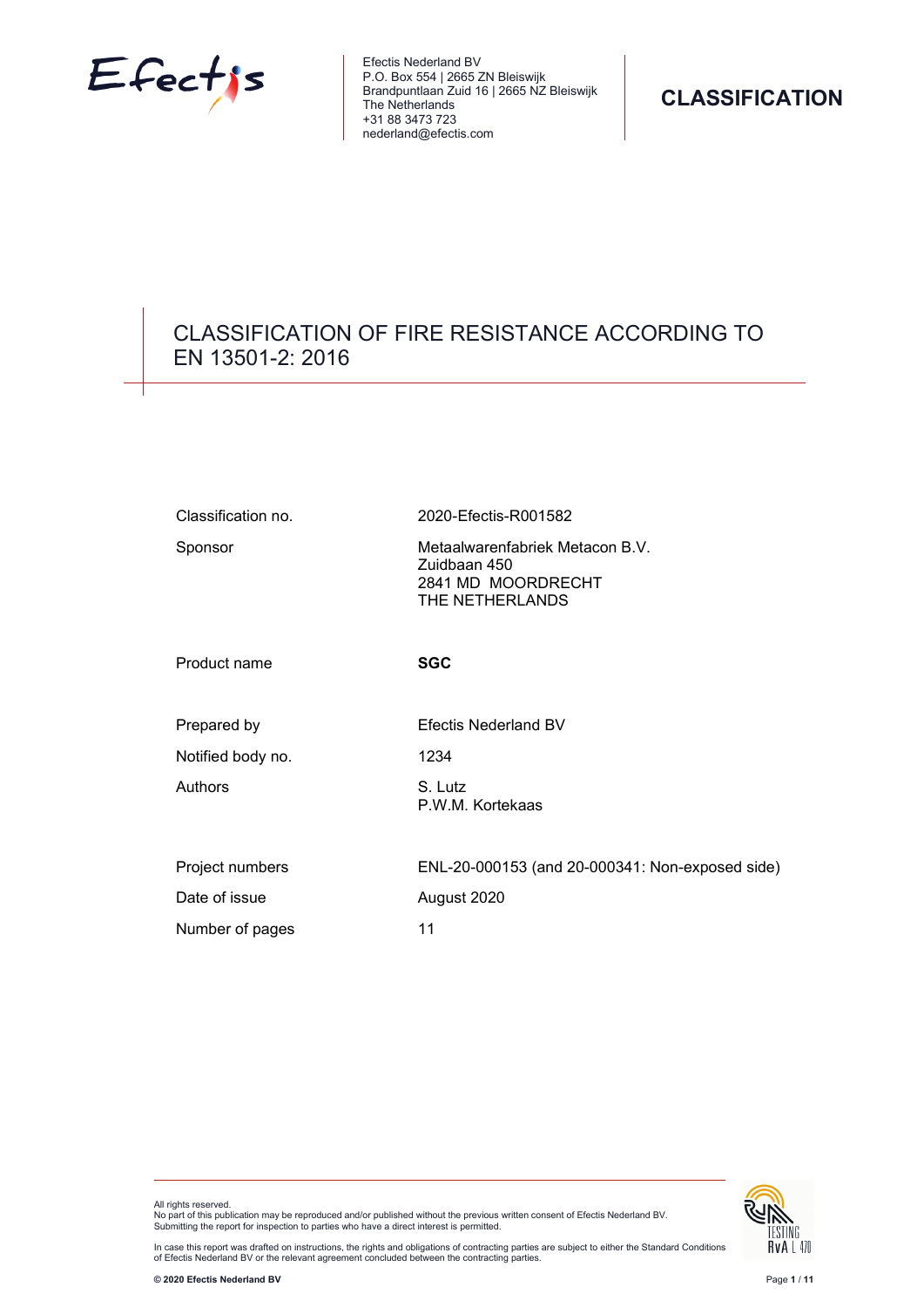



# **CONTENTS**

| 1. |     |             | Introduction                                                   | 3              |
|----|-----|-------------|----------------------------------------------------------------|----------------|
|    | 1.1 |             | Normative references                                           | 3              |
|    | 1.2 |             | Revision information                                           | 3              |
| 2. |     |             | Details of classified product                                  | 3              |
|    | 2.1 |             | General                                                        | 3              |
|    | 2.2 |             | Description                                                    | 3              |
|    |     | 2.2.1       | Test specimen                                                  | 3              |
|    |     | 2.2.2       | <b>Test Frame</b>                                              | $\overline{4}$ |
|    |     | 2.2.3       | <b>Supporting Construction</b>                                 | $\overline{4}$ |
|    |     | 2.2.4       | Restraint / Free edge                                          | 4              |
|    |     | 2.2.5       | Non-combustible floor simulation                               | $\overline{4}$ |
|    |     | 2.2.6       | Sliding door                                                   | 4              |
| 3. |     |             | Test reports and test results in support of the classification | 5              |
|    | 3.1 |             | test reports                                                   | 5              |
|    | 3.2 |             | <b>Results</b>                                                 | 5              |
|    |     | 3.2.1       | 2020-Efectis-R000815[Rev.1] - 20000153 - Exposed side          | 5              |
|    |     | 3.2.2       | 2020-Efectis-R000848[Rev.1] - 20000341 - Non-exposed side      | 6              |
| 4. |     |             | Classification and field of application                        | 6              |
|    | 4.1 |             | Reference of classification                                    | 6              |
|    | 4.2 |             | Classification                                                 | 6              |
|    | 4.3 |             | Field of application                                           | 6              |
|    | 4.4 |             | General                                                        | 6              |
|    |     | 4.4.1       | Materials and construction                                     | 7              |
|    |     | 4.4.2       | Permissible size variations                                    | 8              |
|    |     | 4.4.3       | Asymmetrical assemblies                                        | 9              |
|    |     | 4.4.4       | Supporting constructions                                       | 10             |
| 5. |     | Limitations |                                                                | 10             |
| 6. |     | Drawings    |                                                                | 11             |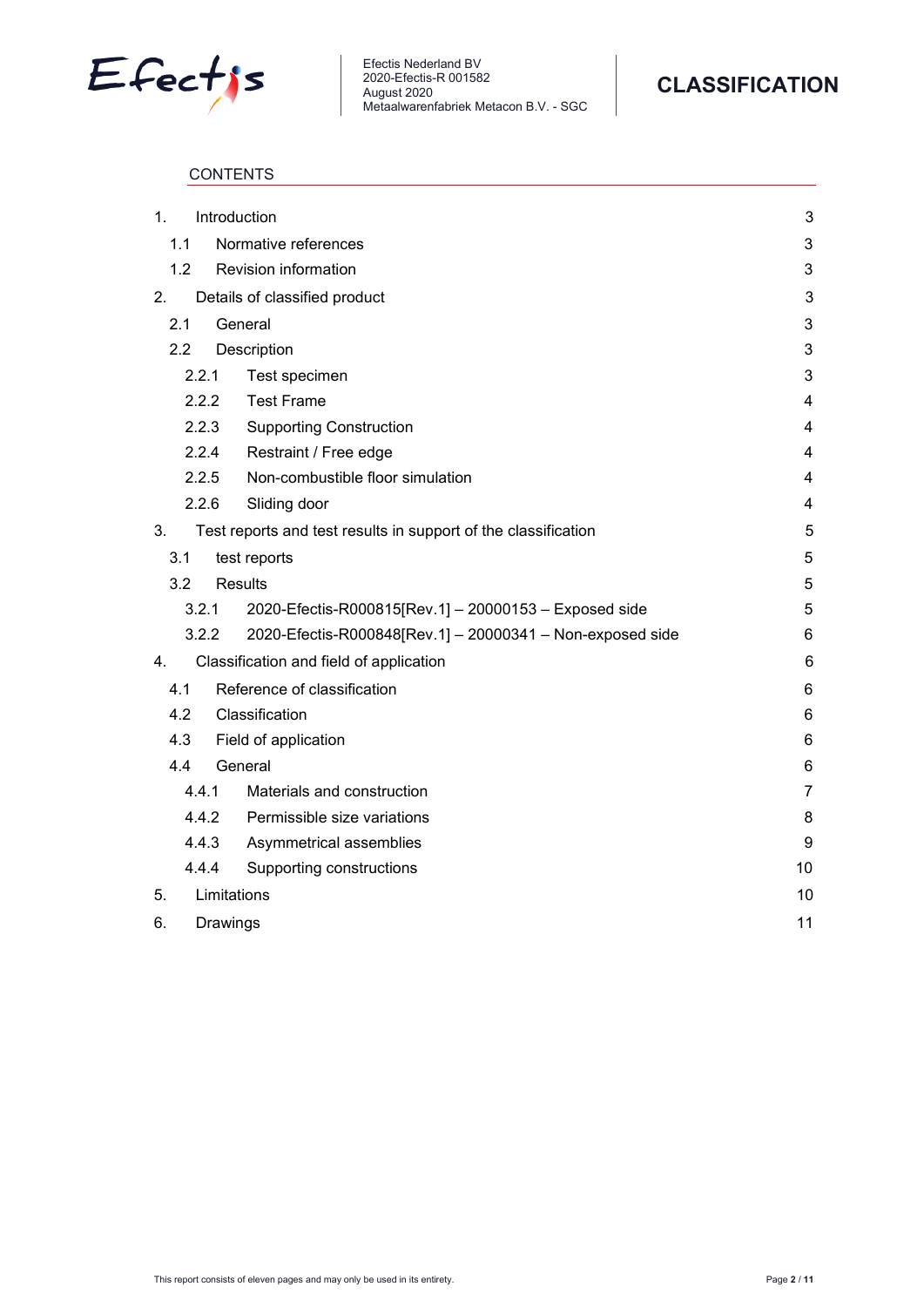

# <span id="page-2-0"></span>1. INTRODUCTION

This classification report defines the resistance to fire classification assigned to a horizontal sliding door assembly type SGC in accordance with the procedures given in EN 13501-2:2016.

# <span id="page-2-1"></span>1.1 NORMATIVE REFERENCES

| European standard           | Part                                                                                                                                                                                                                      |
|-----------------------------|---------------------------------------------------------------------------------------------------------------------------------------------------------------------------------------------------------------------------|
| EN 1363-1:2020              | Fire resistance tests – Part 1: General requirements                                                                                                                                                                      |
| EN 1363-2:1999+<br>C1:2001  | Fire resistance tests – Part 2: Alternative and additional procedures                                                                                                                                                     |
| EN 1634-1:2014 +<br>A1:2018 | Fire resistance and smoke control tests for door and shutter<br>assemblies, openable windows, and elements of building hardware -<br>Part 1: Fire resistance test for door and shutter assemblies and<br>openable windows |
| EN 16034:2014               | Pedestrian door-sets, industrial, commercial, garage doors and<br>openable windows - Product standard, performance characteristics -<br>Fire resisting and/or smoke control characteristics                               |
| EN 13501-2:2016             | Fire classification of construction products and building elements -<br>Part 2: Classification using data from fire resistance tests, excluding<br>ventilation services                                                   |

# <span id="page-2-2"></span>1.2 REVISION INFORMATION

<span id="page-2-3"></span>This is the first issue of the test report.

# 2. DETAILS OF CLASSIFIED PRODUCT

# <span id="page-2-4"></span>2.1 GENERAL

<span id="page-2-5"></span>The element, a composite sliding door assembly type SGC is defined as a horizontal sliding door. The door leaf is manually operated and self-closing by the use of a steel counterweight.

#### 2.2 DESCRIPTION

The element, a composite sliding door assembly type SGC is fully described in the test report in support of classification listed in 3.1.

#### <span id="page-2-6"></span>2.2.1 Test specimen

The test specimen was a sliding door of type SGC consisting of composite panels manufactured by Metaalwarenfabriek Metacon B.V. The sliding door was tested first at the exposed side and in the second test at the non-exposed side, mounted onto a rigid standard supporting construction. Below some general details of the door-set. For other details we refer to the test report.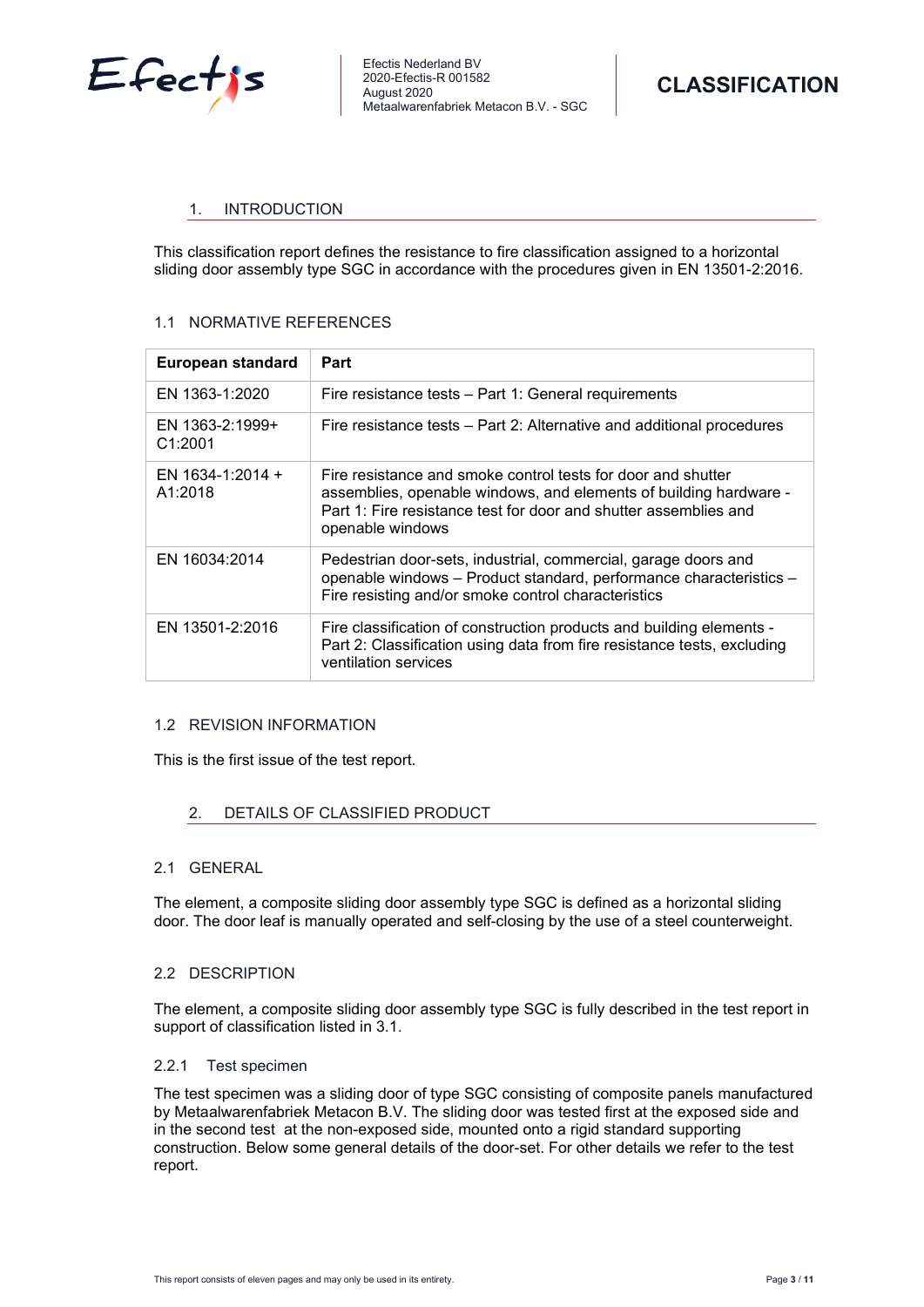

## <span id="page-3-0"></span>2.2.2 Test Frame

The test frame was constructed of steel beams comprising a fire-resistant concrete lining (density: 1450 kg/m<sup>3</sup> ± 200 kg/m<sup>3</sup>), with an aperture of 4000 x 5000 mm (w x h) with an insertion width of 240 mm.

## <span id="page-3-1"></span>2.2.3 Supporting Construction

The test specimen was built into a low-density rigid standard supporting construction, being an aerated concrete wall built according to EN 1363-1.

| Specifications rigid standard supporting construction |                                              |  |
|-------------------------------------------------------|----------------------------------------------|--|
| Overall dimensions                                    | 4000 x 5000 mm (w x h)                       |  |
| Aperture                                              | $3535 \times 4500$ mm (w x h)                |  |
| Material                                              | Aerated concrete                             |  |
| Density                                               | 575 kg/m <sup>3</sup> ± 50 kg/m <sup>3</sup> |  |
| <b>Thickness</b>                                      | $150 \text{ mm}$                             |  |

# <span id="page-3-2"></span>2.2.4 Restraint / Free edge

The rigid standard supporting construction was erected, according to EN 1634-1+A1, with no freedom to distort perpendicular to the plane of the wall along the vertical edges, i.e. it was fixed to the inside of the test frame.

# <span id="page-3-3"></span>2.2.5 Non-combustible floor simulation

On the bottom bar of the test frame a calcium silicate board, thickness 20 mm, was placed to simulate a non-combustible floor according to EN 1634-1. The calcium silicate board extended 200 mm on both side of the specimen.

# <span id="page-3-4"></span>2.2.6 Sliding door

The composite sliding door consisted of 8 panels, 7 full size panels and 1 cut panel. Steel profiles held the composite panels together.

The door runs on the upper side on a rail on seven guide rollers.

| <b>Specifications sliding door</b> |                                                                                                                                                                            |
|------------------------------------|----------------------------------------------------------------------------------------------------------------------------------------------------------------------------|
| Total dimensions door              | 3874 x 4659.5 mm (w x h)                                                                                                                                                   |
| Dimensions opening                 | $3585 \times 4500$ mm (w x h)                                                                                                                                              |
| <b>Specifications panels</b>       |                                                                                                                                                                            |
| <b>Type</b>                        | Complete panel 550<br>$\overline{\phantom{a}}$<br>Complete panel 147.5<br>Cut panel 550<br>$\blacksquare$                                                                  |
| <b>Number</b>                      | 6 x complete panel 550<br>٠<br>1 x complete panel 147.5<br>$\overline{\phantom{a}}$<br>1 x cut panel 550<br>$\overline{\phantom{a}}$                                       |
| Length                             | 4654 mm                                                                                                                                                                    |
| Width                              | Complete panels 550: 550 mm<br>$\overline{\phantom{a}}$<br>Complete panel 147.5: 147.5 mm<br>$\overline{\phantom{a}}$<br>Cut panel 550: 423 mm<br>$\overline{\phantom{a}}$ |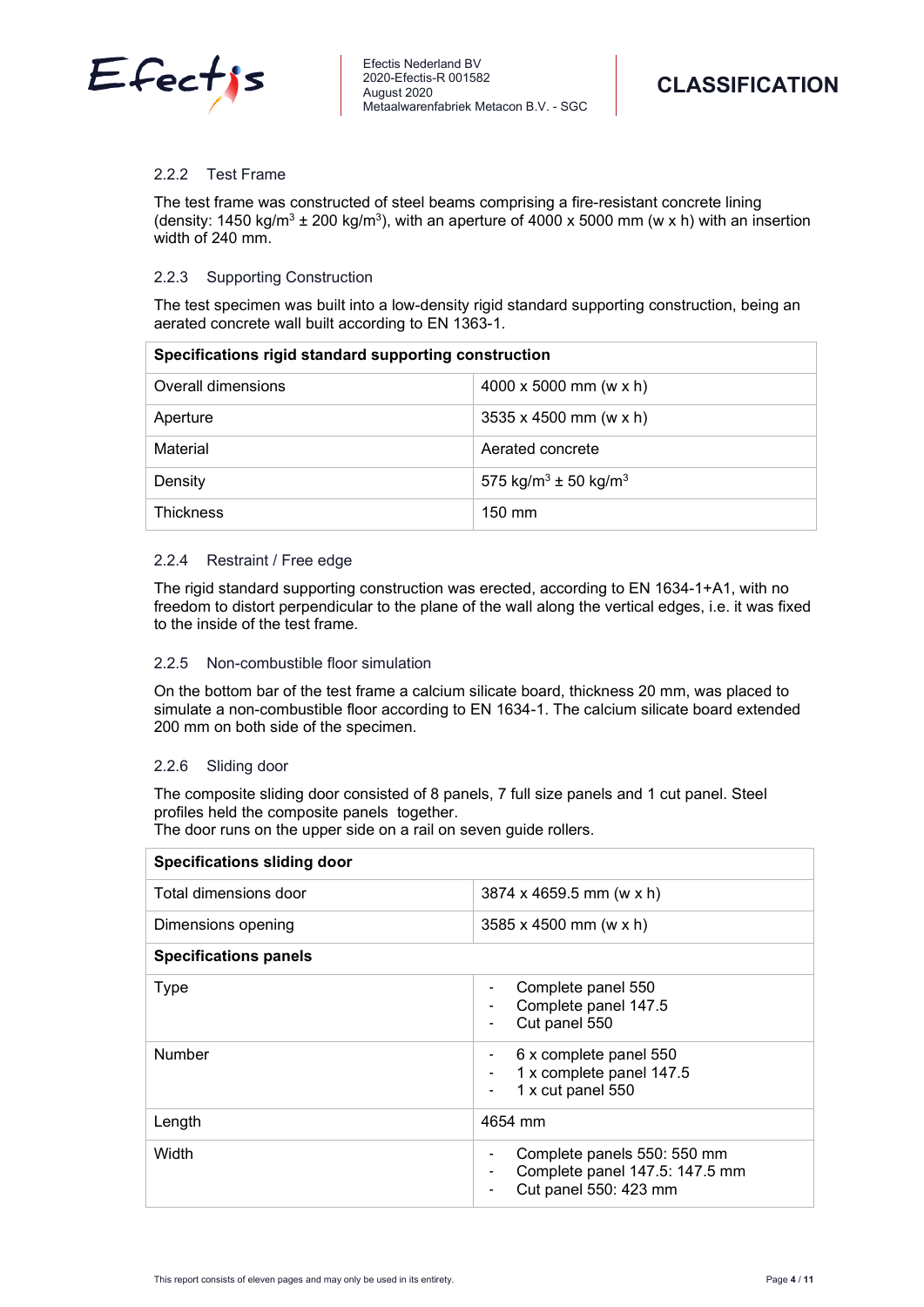



| <b>Thickness</b>                   | 45 mm                       |  |
|------------------------------------|-----------------------------|--|
| Fixing                             | Steel profiles              |  |
| <b>Specifications all profiles</b> |                             |  |
| Manufacturer                       | Metacon                     |  |
| Material                           | Steel, Sendzimir Galvanized |  |

# <span id="page-4-0"></span>3. TEST REPORTS AND TEST RESULTS IN SUPPORT OF THE CLASSIFICATION

# <span id="page-4-1"></span>3.1 TEST REPORTS

| Name of laboratory          | Name of sponsor                    | Report ref. no                                       | <b>Test standard</b>        |
|-----------------------------|------------------------------------|------------------------------------------------------|-----------------------------|
| <b>Efectis Nederland BV</b> | Metaalwarenfabriek<br>Metacon B.V. | 2020-Efectis-<br>R000815 [Rev.1]<br>Exposed side     | EN 1634-1:2014 +<br>A1:2018 |
| <b>Efectis Nederland BV</b> | Metaalwarenfabriek<br>Metacon B.V. | 2020-Efectis-<br>R000848 [Rev.1]<br>Non-exposed side | EN 1634-1:2014 +<br>A1:2018 |

# <span id="page-4-2"></span>3.2 RESULTS

# <span id="page-4-3"></span>3.2.1 2020-Efectis-R000815[Rev.1] – 20000153 – Exposed side

**Time of reaching a criterion measured from the start of the test in accordance with EN 1634-1+A1**

| <b>Criterion</b>                                                                                             | Time<br>[min]  | <b>Result</b>                                                |
|--------------------------------------------------------------------------------------------------------------|----------------|--------------------------------------------------------------|
| Integrity (E)<br>-Cotton pad<br>-Gap gauge $Ø$ 6 mm<br>-Gap gauge Ø 25 mm<br>-Sustained flaming > 10 seconds |                | No Failure<br>Not determined<br>Not determined<br>No Failure |
| Insulation (I)<br>-Average temperature<br>-Maximum temperature I <sub>1</sub><br>-Maximum temperature l2     | 99<br>89<br>89 | Failure TC 1-5<br>Failure TC 9<br>Failure TC 14              |
| Heat Radiation (W)                                                                                           |                | No failure max, 2.4 kW/m <sup>2</sup> at 135 min.            |
| The heating was terminated after 135 minutes after consulting the client.                                    |                |                                                              |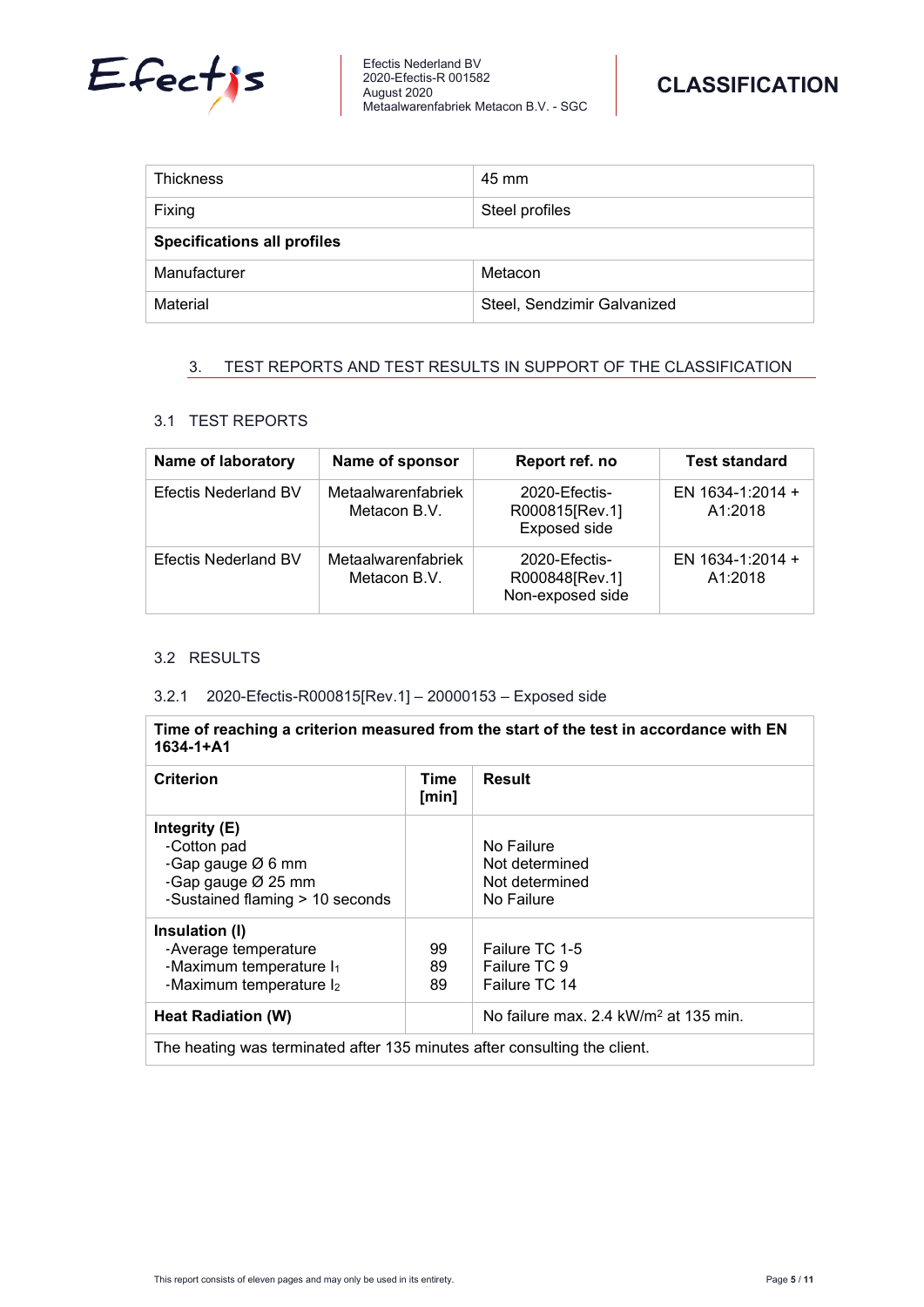

# <span id="page-5-0"></span>3.2.2 2020-Efectis-R000848[Rev.1] – 20000341 – Non-exposed side

| Time of reaching a criterion measured from the start of the test in accordance with EN |  |
|----------------------------------------------------------------------------------------|--|
| 1634-1+A1                                                                              |  |

| <b>Criterion</b>                                                                                               | Time<br>[min]  | <b>Result</b>                                                    |
|----------------------------------------------------------------------------------------------------------------|----------------|------------------------------------------------------------------|
| Integrity $(E)$<br>-Cotton pad<br>-Gap gauge $Ø$ 6 mm<br>-Gap gauge Ø 25 mm<br>-Sustained flaming > 10 seconds |                | Not determined<br>Not determined<br>Not determined<br>No Failure |
| Insulation (I)<br>-Average temperature<br>-Maximum temperature I <sub>1</sub><br>-Maximum temperature l2       | 88<br>96<br>96 | Failure TC 1 - 5<br><b>Failure TC5</b><br>Failure TC5            |
| Heat Radiation (W)                                                                                             |                | No failure, max. 2.8 kW/m <sup>2</sup> at 133 min.               |
|                                                                                                                |                |                                                                  |

<span id="page-5-1"></span>The heating was terminated after 135 minutes after consulting the client.

#### 4. CLASSIFICATION AND FIELD OF APPLICATION

### <span id="page-5-2"></span>4.1 REFERENCE OF CLASSIFICATION

<span id="page-5-3"></span>This classification has been carried out in accordance with Clause 7 of EN 13501-2:2016.

# 4.2 CLASSIFICATION

The element, composite sliding door type SGC is classified according to combinations of performance parameters and classes as described in Clause 6.7 of EN 13501-2:2016.

| $E120-C0*$       |  |
|------------------|--|
| $E1_160-C0*$     |  |
| $El260-C0*$      |  |
| <b>EW120-C0*</b> |  |

<span id="page-5-4"></span>\* Not including ability to release in accordance with EN 16034:2014. The door leaf is manually operated and self-closing by the use of a steel counterweight.

# 4.3 FIELD OF APPLICATION

# <span id="page-5-5"></span>4.4 GENERAL

The field of direct application defines the allowable changes to the test specimen following a successful fire resistance test. These variations can be applied automatically without the need for the sponsor to seek additional evaluation, calculation or approval.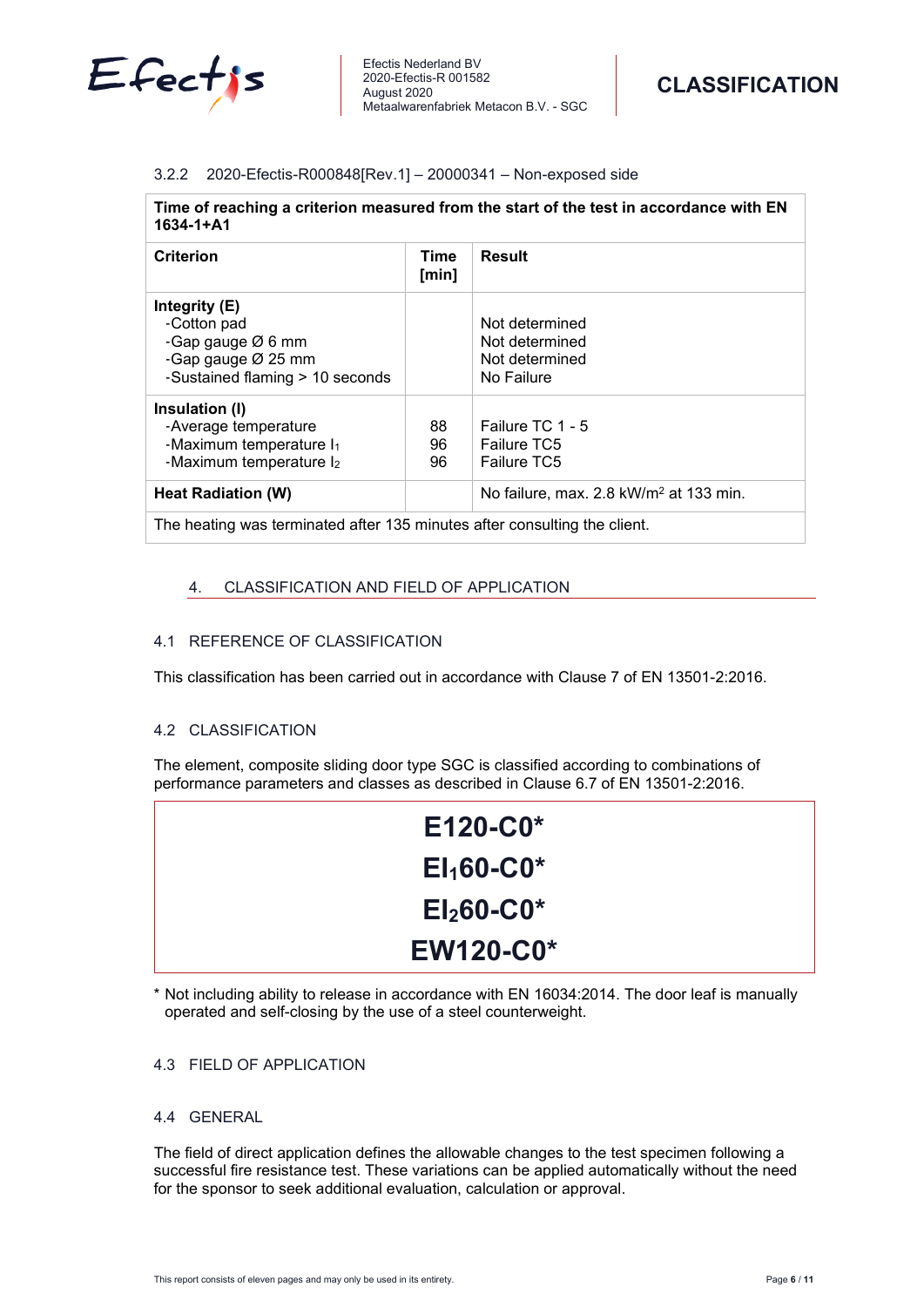



*NOTE When extended product size requirements are envisaged, the dimensions of certain components* within the test specimen can be less than those intended to be used at full size in order to maximize the *extrapolation of the test results by modelling the interaction between components at the same scale*.

<span id="page-6-0"></span>Where referred to annex B or annex C in this paragraph, the annexes in EN 1634-1 are meant.

#### 4.4.1 Materials and construction

#### 4.4.1.1 General

Unless otherwise stated in the following text, the materials and construction of the door-set or openable window shall be the same as that tested. The number of leaves and the mode of operation (e.g. sliding, single action or double action) shall not be changed.

#### 4.4.1.2 Specific restrictions on materials and construction

#### 4.4.1.3 Metal construction

The type of metal shall not be changed from that tested.

#### 4.4.1.4 Decorative finishes

#### 4.4.1.4.1 Paint

Where the paint finish is not expected to contribute to the fire resistance of the door, alternative paints are acceptable and may be added to door leaves or frames for which unfinished test specimens were tested. Where the paint finish contributes to the fire resistance of the door (e.g. intumescent paints) then no change shall be permitted.

#### 4.4.1.4.2 Decorative laminates

Decorative laminates and timber veneers up to 1,5 mm thickness may be added to the faces (but not the edges) of doors that satisfy the insulation criteria (normal or supplementary procedure).

Decorative laminates and timber veneers applied to door leaves that do not satisfy the insulation criteria (normal or supplementary procedure) and/or those in excess of 1,5 mm thickness shall be tested as part of the test specimen. For all door-sets tested with decorative laminate faces, the only variations possible shall be within similar types and thicknesses of material (e.g. for colour, pattern, supplier).

#### 4.4.1.5 Fixings

The number of fixings per unit length used to attach door-sets to supporting constructions may be increased but shall not be decreased and the distance between fixings may be reduced but shall not be increased.

#### 4.4.1.6 Building hardware

# *NOTE 1 The number of movement restrictors such as locks and latches is not covered by direct application.*

Where a door-set has been tested with a door closing device fitted, but with the retention force released in accordance with 10.1.4 of EN 1634-1, the door-set may be provided either with or without that closing device, i.e. where self-closing characteristics are not required.

*NOTE 2 Interchange of building hardware is not covered by the field of direct application.*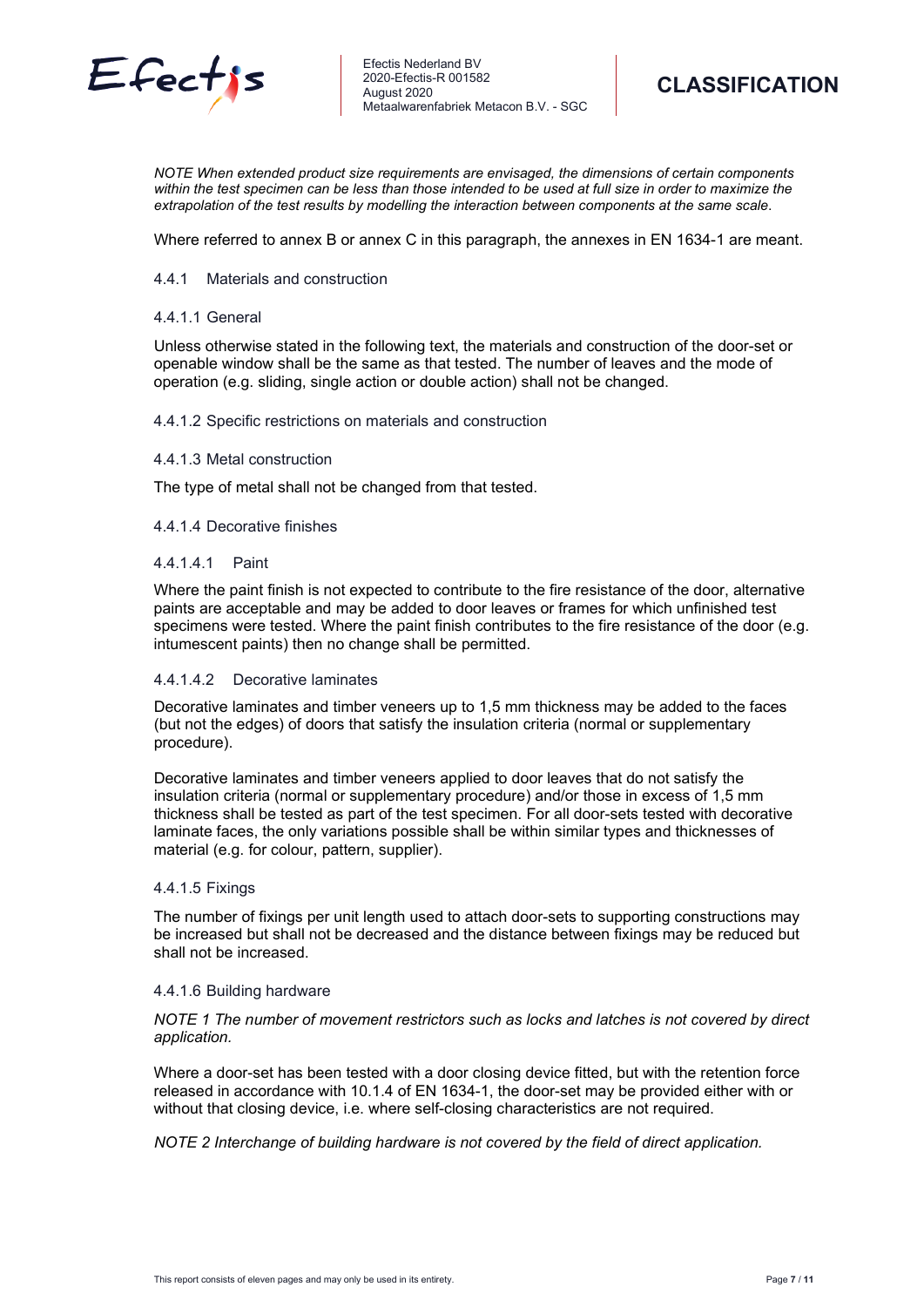

#### <span id="page-7-0"></span>4.4.2 Permissible size variations

#### 4.4.2.1 General

Door-sets of sizes different from those of tested specimens are permitted within certain limitations, but the variations are dependent on product type and the length of time that the performance criteria are fulfilled.

The increase and decrease of dimensions permitted by the field of direct application are applicable to the overall size and to each door leaf, each side panel and each over panel independently.

#### 4.4.2.2 Test periods

The amount of variation of size permitted is dependent on whether the classification time was just reached (Category 'A') or whether an extended time (Category 'B') in accordance with the values shown in Table 1 were fulfilled before the test was concluded.

#### For category 'B':

| <b>Classification time (min)</b> | All performance criteria fulfilled for at<br>least minutes |
|----------------------------------|------------------------------------------------------------|
| 15                               | 18                                                         |
| 20                               | 24                                                         |
| 30                               | 36                                                         |
| 45                               | 52                                                         |
| 60                               | 68                                                         |
| 90                               | 100                                                        |
| 120                              | 132                                                        |

| Table 7.2: Category B overrun requirements for $EI_1$ and $EI_2$ |  |
|------------------------------------------------------------------|--|
|------------------------------------------------------------------|--|

| <b>Classification time (min)</b> | All performance criteria fulfilled for at<br>least minutes |
|----------------------------------|------------------------------------------------------------|
| 15                               | 18                                                         |
| 20                               | 24                                                         |
| 30                               | 36                                                         |
| 45                               | 52                                                         |
| 60                               | 68                                                         |

#### 4.4.2.3 Size variation related to product type

# 4.4.2.3.1 General

The rules to cover increase or decrease of size without additional considerations are applicable only to:

horizontally sliding and vertically sliding door-sets including sectional door-sets.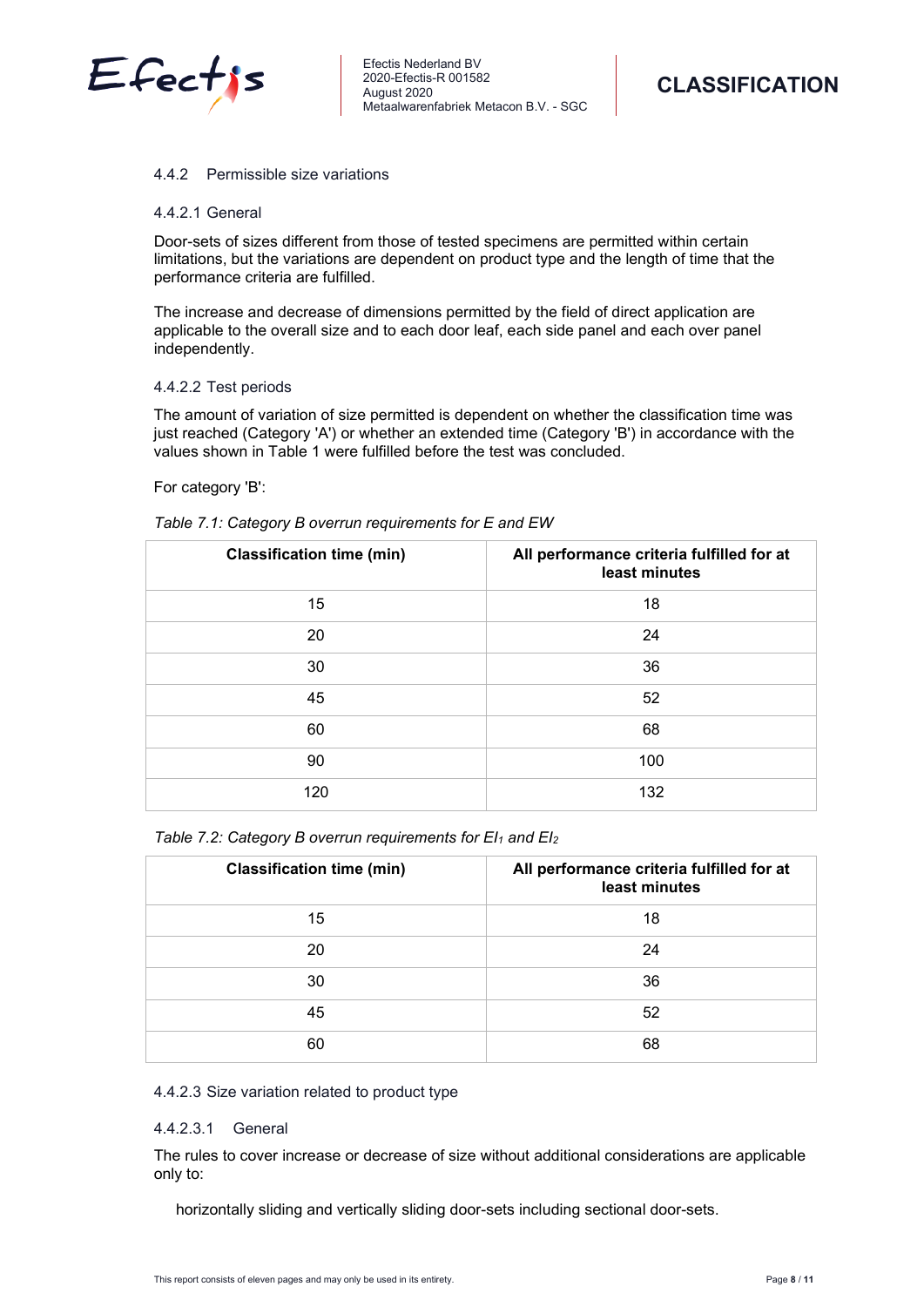

No increases in size are permitted for door-sets which are required to satisfy radiation control levels unless the insulation criteria are also satisfied. This is because any increase in size will increase the radiation received at a fixed distance away from the door. There are calculation methods which can be used to determine acceptable size increases for such doors; however, these are beyond the scope of direct application. Doors that satisfy both the radiation control levels and insulation criteria may have their sizes increased as outlined in Annex B of EN 1634-1. This is accepted because the increase in radiation resulting from a size increase allowed under this section, for an insulated door, will be such that it will still satisfy the required radiation control levels. Size decreases are permitted for both doors which satisfy radiation control levels and those which satisfy insulation criteria and radiation control levels.

Permissible variations for each product group are detailed in Annex B of EN 1634-1+A1.

# 4.4.2.3.2 Horizontally sliding and vertically sliding door-sets including sectional doors

For Category 'A' tests (with no overrun of classification period) unlimited size reduction is permitted with the exception of insulated metal door-sets where the size reduction is limited. For Category 'B' tests (with specified overrun of classification period) all smaller sizes are permitted and increases in height and width are permitted as stated below:

For test specimen with door leaves manufactured to the maximum size allowable in a standard 3,0 m by 3,0 m furnace, the height and/or the width can be increased provided that the area is not increased by more than 50%. Additionally, test specimens comprising joined panels shall incorporate at least one full size panel with at least one example of each jointing technique for height and width as applicable.

Both of the above extensions to width and height are only permissible if the overlaps at the rear and head of the door are adjusted to increase the tightness of the interlock (shown in Figure 33 in EN 1634-1) by 10 mm per metre of increase in size.

The maximum gap at the bottom of the door may be decreased from the maximum tested but shall not be increased above the maximum tested.

# <span id="page-8-0"></span>4.4.3 Asymmetrical assemblies

# 4.4.3.1 General

EN 1363-1 states that for separating elements required to be fire resisting from both sides, two test specimens shall be tested (one from each direction) unless the element is fully symmetrical, i.e. the construction of the door-set is identical on both sides of the centre line when viewed in plan (from above). However, in some cases it is possible to develop rules whereby the fire resistance of an asymmetrical door assembly tested in one direction can apply when the fire exposure is from the other direction. The possibility to develop such rules increases if the consideration is limited to certain types of door assembly and on the criteria being applicable (e.g. integrity only doors). The following rules represent the minimum level of common agreement which shall be followed. The rationale behind the rules is given in Annex C of EN 1634-1.

# 4.4.3.2 Specific rules

The rules governing the applicability of tests carried out in one direction to other directions are given in Table 7.7 and are based on the following premises:

- that each of the door leaves are themselves of symmetrical construction with the exception of the edges (e.g. lock/leading edge and hinge edge or double rebated doors)
- that any restraining/supporting elements of building hardware has been included in a test to EN 1634-1 when exposed in both directions so that they will retain their function when exposed to the heat of the test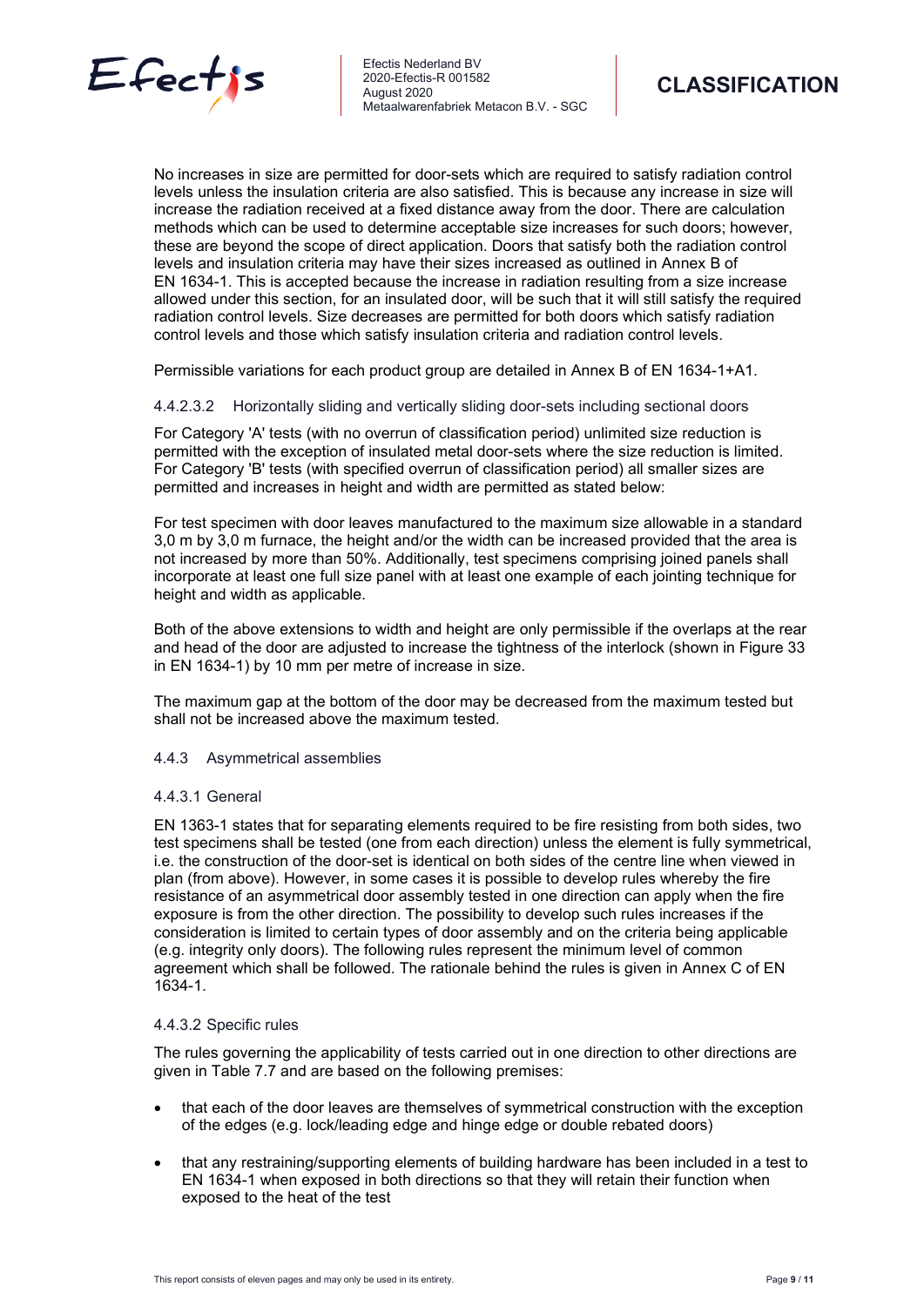



- that there is no change in the number of leaves or the mode of operation (e.g. sliding, swinging, single action or double action)
- that side, over and transom panels are excluded from Table 2 unless they are fully symmetrical.

Table 7.7 lists the type of door assembly for which rules can be generated and gives the direction in which it should be tested to cover the opposite direction. The separate columns for the integrity and insulation criteria reflect the different ability to make rules for integrity only doors as opposed to those which satisfy both criteria. A 'Yes' means that it is possible to identify the direction of test which covers the opposite direction. A 'No' indicates that it is not possible to identify the direction which will cover the opposite direction.

# <span id="page-9-0"></span>4.4.4 Supporting constructions

#### 4.4.4.1 General

The fire resistance of a door assembly tested in one form of standard supporting construction may or may not apply when it is mounted in other types of construction. Generally, the rigid and flexible types are not interchangeable and rules governing the direct application.

#### 4.4.4.2 Rigid standard supporting constructions (high or low density)

The fire resistance of a door-set tested in a high- or low-density rigid standard supporting construction as specified in EN 1634-1 can be applied to a door-set mounted in the same manner in a wall provided the density and the thickness of the wall are equal to or greater than that in which the door-set was tested.

# <span id="page-9-1"></span>5. LIMITATIONS

This classification document does not represent type approval or certification of the product.

S. Lutz **P.W.M. Kortekaas** Project leader smoke control & resistant to fire Senior project leader resistant to fire

Holoka